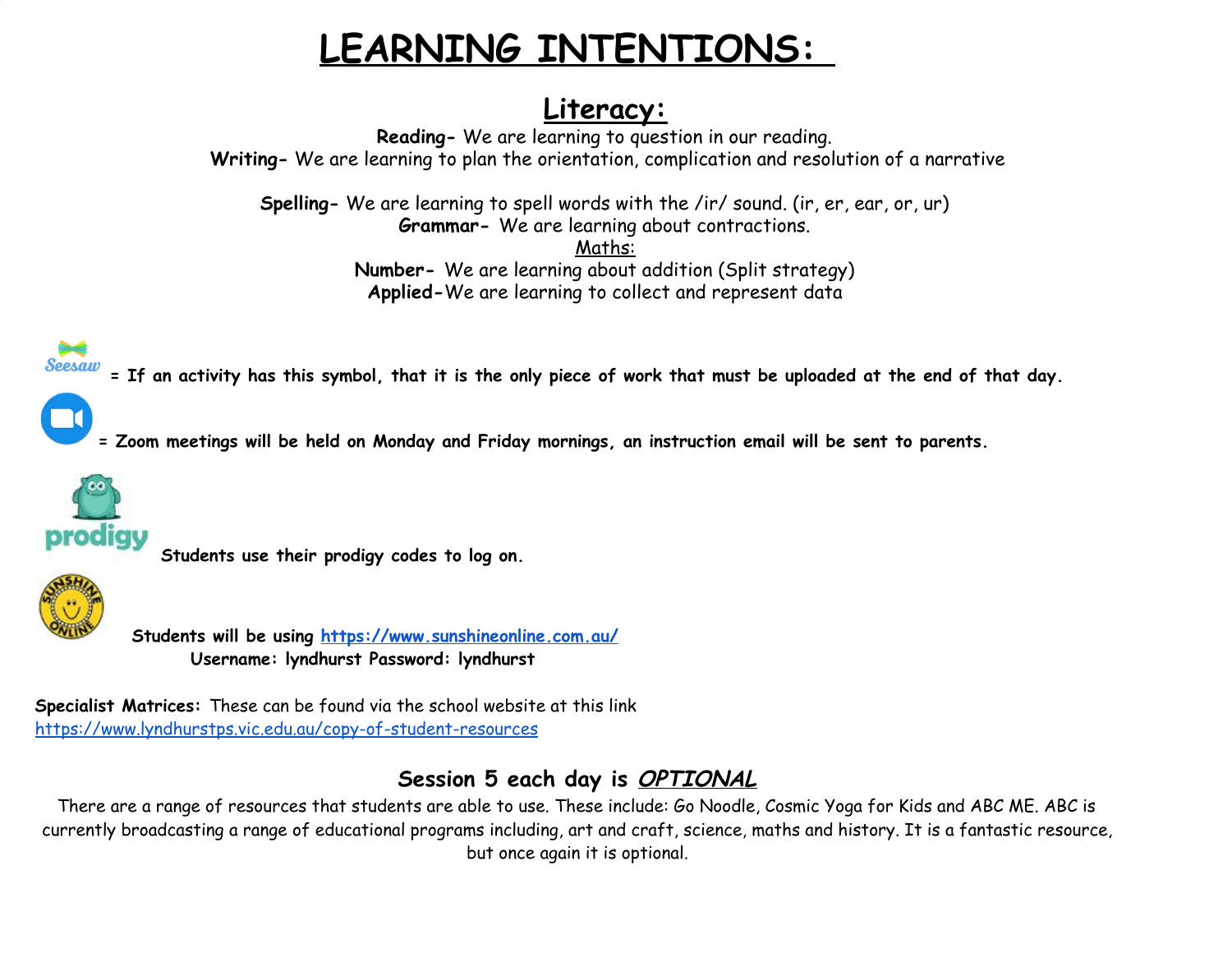|   | Session 1                                 | Session 2                                            | Session 3                | Session 4                 |                                 | Session 5                                    |
|---|-------------------------------------------|------------------------------------------------------|--------------------------|---------------------------|---------------------------------|----------------------------------------------|
|   | Literacy                                  | Literacy                                             | Maths                    | Specialist/Investigations |                                 | (OPTIONAL)                                   |
| M | <b>Zoom Meeting</b>                       | <b>Writing</b>                                       | <b>Maths</b>             | Art/Science               | <b>Investigations</b>           | Go Noodle                                    |
| ο | 10:00am                                   | <b>Narrative</b>                                     | <b>Split Strategy</b>    | Refer to matrix           | (OPTIONAL)                      | https://family.gon<br>podle.com/activiti     |
| n |                                           | Watch:                                               | Watch the video          |                           |                                 | es/lateral-movem                             |
| d |                                           | https://www.youtube.com                              | showing you the split    |                           | ** Select an                    | ents?utm_content                             |
|   |                                           | <u>/watch?v=NxiiOXycvII</u>                          | strategy.                |                           | activity from                   | steacher&utm_me<br>dium=31671405&u           |
| a |                                           |                                                      | https://www.youtube.co   |                           | the                             | <u>tm_campaign=shar</u>                      |
| у | Reading                                   | You are planning the<br>problem and solution this    | m/watch?v=J9bhsHzpgi     |                           | <b>Investigations</b><br>matrix | e link&utm_term=<br><u>lateral-movements</u> |
|   | Good readers ASK                          | week!                                                |                          |                           |                                 | <u>&amp;utm_source=clipb</u>                 |
|   | QUESTIONS as they                         | Using the Narrative Plan                             |                          |                           |                                 | oard                                         |
|   | read.                                     | from week 3                                          | Look at the anchor       |                           |                                 |                                              |
|   | $\bullet$ Why                             | WHO<br>(ARACTORS                                     | chart below              |                           |                                 |                                              |
|   | I wonder                                  |                                                      | Split Strategy           |                           |                                 |                                              |
|   | What if                                   |                                                      |                          |                           |                                 |                                              |
|   | I'm confused                              |                                                      |                          |                           |                                 |                                              |
|   | about                                     |                                                      |                          |                           |                                 |                                              |
|   |                                           | you are now going to add<br>the problem and solution |                          |                           |                                 |                                              |
|   | Looking at the front                      | part of your Narrative.                              | $30 + 40 = 70$           |                           |                                 |                                              |
|   | cover of the text:                        | Complete the Planner on                              | $2 + 7 = 9$              |                           |                                 |                                              |
|   | Write 5 'I wonder'<br>questions about the | Seesaw by drawing and                                | add rogethei<br>70+9= 79 |                           |                                 |                                              |
|   | front cover in your book.                 | labelling.                                           |                          |                           |                                 |                                              |
|   |                                           | <b>PROBLEM</b><br><b>SOLUTION</b>                    | Complete the following   |                           |                                 |                                              |
|   |                                           |                                                      | sums in your book,       |                           |                                 |                                              |
|   | <b>Paper Bag Princess</b>                 |                                                      | setting them out as      |                           |                                 |                                              |
|   |                                           |                                                      | displayed in the anchor  |                           |                                 |                                              |
|   |                                           |                                                      | chart above              |                           |                                 |                                              |
|   |                                           |                                                      |                          |                           |                                 |                                              |
|   |                                           |                                                      | $23 + 33 =$              |                           |                                 |                                              |
|   |                                           |                                                      | $34 + 53 =$              |                           |                                 |                                              |
|   |                                           |                                                      | $46 + 21 =$              |                           |                                 |                                              |
|   |                                           | <b>Seesaw</b>                                        |                          |                           |                                 |                                              |
|   |                                           |                                                      |                          |                           |                                 |                                              |
|   | DO NOT READ THE                           |                                                      |                          |                           |                                 |                                              |
|   | TEXT YET! (this is                        |                                                      |                          |                           |                                 |                                              |
|   | tomorrow's activity)                      |                                                      |                          |                           |                                 |                                              |
|   |                                           |                                                      |                          |                           |                                 |                                              |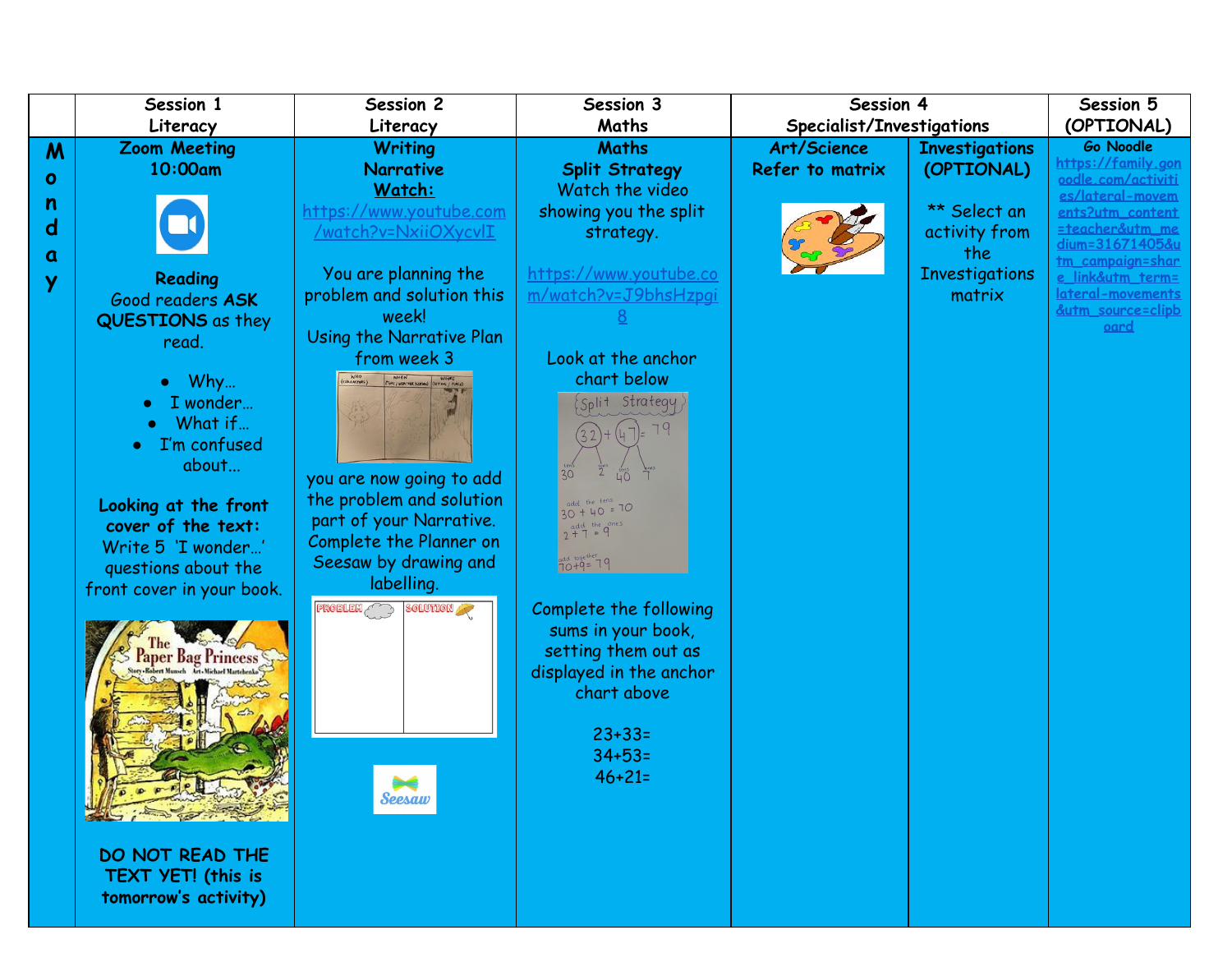| $\mathsf T$             | Reading                     | <b>Spelling</b>                   | <b>Maths</b>              | P.E                              | <b>Investigations</b> | Go Noodle                    |
|-------------------------|-----------------------------|-----------------------------------|---------------------------|----------------------------------|-----------------------|------------------------------|
|                         | Watch:                      | (ir, er, ear, or, ur)             | <b>Split Strategy</b>     | Refer to matrix                  | (OPTIONAL)            |                              |
| U                       | https://www.youtube.co      | Watch:                            | Watch the video that      |                                  |                       | https://app.go               |
| e                       | m/watch?v=ZMFIyNuKh         | <u>https://www.youtube.co</u>     | your teacher has          | $\bigcircled{0}$                 | ** Select an          | noodle.com/act               |
| S                       |                             | m/watch?v=BEAuZcRB c              | recorded for you          |                                  | activity from         | <u>ivities/how-to-</u>       |
| $\mathsf{d}$            | The true story of           | Μ                                 | showing the split         |                                  | the                   | spin-a-basket                |
| $\alpha$                | The Three Little Pigs       |                                   | strategy.                 |                                  | Investigations        | ball-on-your-f               |
|                         |                             | Write 5-10 of your                |                           |                                  | matrix                | inger?s=catego               |
| Ÿ                       | Good readers ASK            | favourite words from the          | **Teacher Video**         |                                  |                       | <u>ry&amp;t=Stretch&amp;</u> |
|                         | QUESTIONS as they           | Alphablocks video into            |                           |                                  |                       | $sid = 39$                   |
|                         | read.                       | your book.                        | Complete the following    |                                  |                       |                              |
|                         |                             |                                   | sums in your book using   |                                  |                       |                              |
|                         | Why                         | <b>Challenge:</b> Can you think   | the split strategy.       |                                  |                       |                              |
|                         | I wonder                    | of any Proper nouns that          |                           |                                  |                       |                              |
|                         | What if                     | start with the                    |                           |                                  |                       |                              |
|                         | I'm confused                | $($ ir, er, ear, or, ur $)$       | $23 + 25 =$               |                                  |                       |                              |
|                         | about                       | sound? Write them in              | $23 + 11 =$               |                                  |                       |                              |
|                         |                             | your book too!                    | $72 + 15 =$               |                                  |                       |                              |
|                         | Once you have completed     |                                   | $42 + 16 =$               |                                  |                       |                              |
|                         | reading, use the given      |                                   | $53+14=$                  |                                  |                       |                              |
|                         | sentence starters to        |                                   |                           |                                  |                       |                              |
|                         | write down questions        |                                   |                           |                                  |                       |                              |
|                         | about the text.             |                                   |                           |                                  |                       |                              |
|                         |                             |                                   |                           |                                  |                       |                              |
|                         | Seesaw                      |                                   |                           |                                  |                       |                              |
|                         |                             |                                   |                           |                                  |                       |                              |
| $\overline{\mathsf{W}}$ | Reading                     | <b>Writing</b>                    | <b>Maths</b>              | Grammar-                         | <b>Investigations</b> | <b>Go Noodle</b>             |
| e                       | <b>Sunshine Online</b>      | <b>SOLUTION</b><br><b>PROBLEM</b> | <b>Split Strategy</b>     | <b>Contractions</b>              | (OPTIONAL)            | https://family.              |
| $\overline{\mathbf{d}}$ | Choose a text to read       |                                   | Today you are going to    | <b>Watch:</b>                    |                       | gonoodle.com/a               |
|                         | and complete the            |                                   | record yourself           | https://www.youtu                | ** Select an          | ctivities/the-p              |
| n                       | activities that go with it. |                                   | explaining the split      | be.com/watch?v=C                 | activity from         | enguin-song                  |
| e                       |                             |                                   | strategy.                 | ZkgSVb FOg                       | the                   |                              |
| $\overline{\mathbf{s}}$ | When completing the         |                                   |                           | <b>Match these</b>               | <b>Investigations</b> | <b>or</b>                    |
| $\overline{\mathbf{d}}$ | handwriting activity at     |                                   | Watch your teachers'      | contraction pairs in             | matrix                |                              |
|                         | the end of the text,        | Using your problem and            | video from yesterday.     | your book:                       |                       | <b>ABC ME</b>                |
| $\overline{\mathbf{a}}$ | remember to do your         | solution planner from             | Explain how you worked    | I am<br>wouldn't                 |                       |                              |
| Ÿ                       | best work!                  | Monday, write 3-5                 | out the answer using the  |                                  |                       |                              |
|                         |                             | sentences for the                 | split strategy. Record a  |                                  |                       |                              |
|                         |                             | problem and 3-5                   | video of you solving this | $\mathbf{I}'\mathbf{m}$<br>would |                       |                              |
|                         |                             | sentences for the                 | question 53+14=           | not                              |                       |                              |
|                         |                             | solution. Use paragraphs          | and upload it to Seesaw.  | shouldn't<br>could               |                       |                              |
|                         |                             | if you know how to.               |                           | not                              |                       |                              |
|                         |                             | This is the end of your           |                           |                                  |                       |                              |
|                         |                             | story (Narrative).                | Seesaw                    |                                  |                       |                              |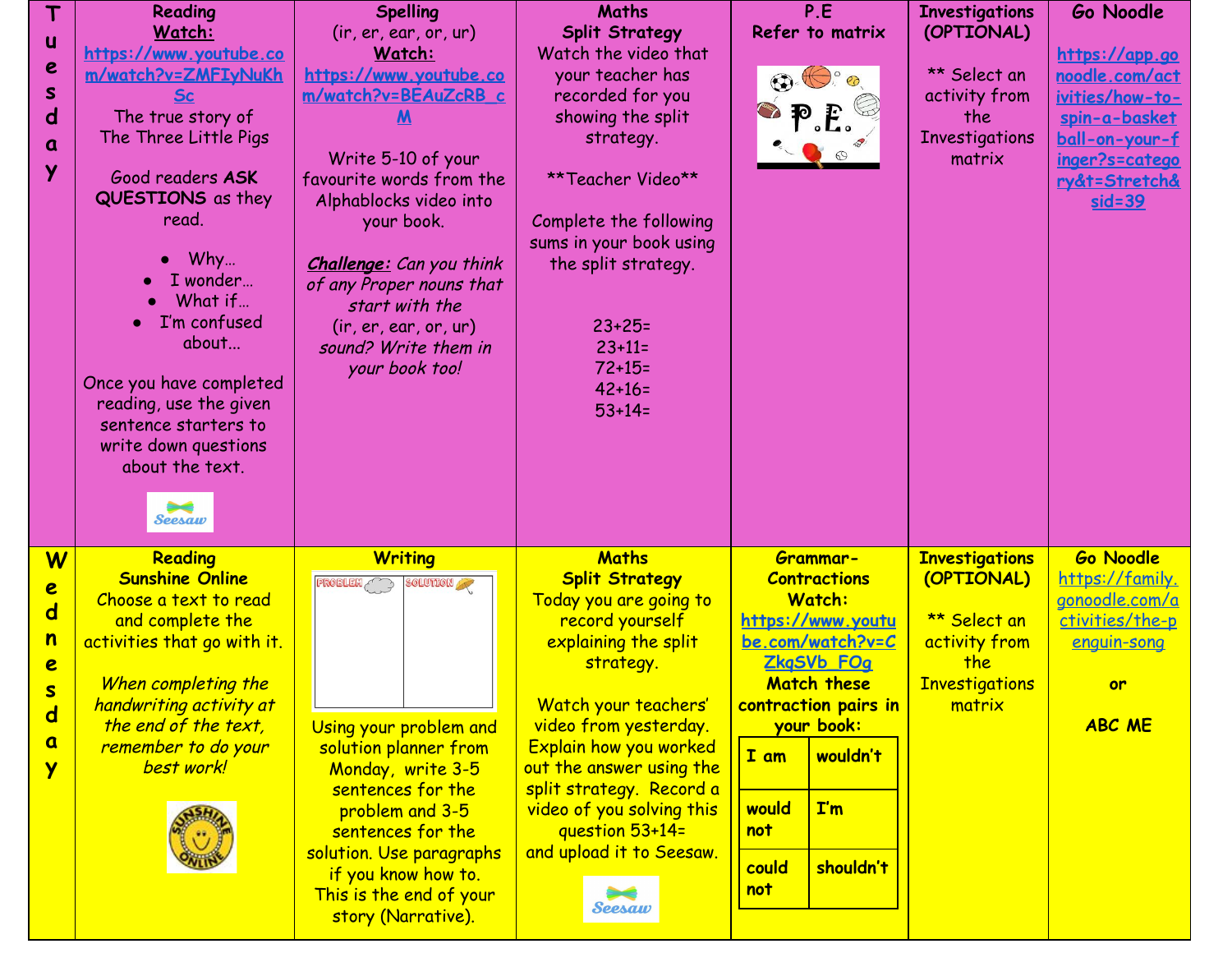|                                                            |                                                                                                                                                                                                                                                           | Edit your work by<br>reading what you have<br>written carefully. Using a<br>red pencil check for<br>capital letters at the<br>start of sentences and<br>full stops at the end. Add<br>in any missing words or<br>delete unnecessary<br>words. Include other<br>punctuation as needed.                                                                                     |                                                                                                                                                                                                                                                                                                                                                                                                                                       | can<br>not<br>should<br>not | we've<br>can't                                 |                                                                                                                |                                                                                                                         |
|------------------------------------------------------------|-----------------------------------------------------------------------------------------------------------------------------------------------------------------------------------------------------------------------------------------------------------|---------------------------------------------------------------------------------------------------------------------------------------------------------------------------------------------------------------------------------------------------------------------------------------------------------------------------------------------------------------------------|---------------------------------------------------------------------------------------------------------------------------------------------------------------------------------------------------------------------------------------------------------------------------------------------------------------------------------------------------------------------------------------------------------------------------------------|-----------------------------|------------------------------------------------|----------------------------------------------------------------------------------------------------------------|-------------------------------------------------------------------------------------------------------------------------|
| Т<br>h<br>u<br>r<br>S<br>$\overline{\mathbf{d}}$<br>a<br>Y | Reading<br>Text:<br>https://www.youtube.co<br><u>m/watch?v=m75aEhm-BY</u><br>$\underline{\mathsf{w}}$<br>The true story<br>Write down 3-5<br>questions you would like<br>to ask a character in the<br>story.<br>Eq. I wonder whythe<br>wolf ate the pigs? | <b>Writing</b><br>Write and edit these<br>sentences to include the<br>correct contraction:<br>1) I can not jump<br>very high.<br>2) I should not have<br>eaten the cookie<br>from the cookie<br>jar.<br>3) Mum will not cook<br>spaghetti for<br>dinner.<br>4) We have not got a<br>zoom meeting on<br>Wednesday.<br>5) My sister would<br>not share her toys<br>with me. | <b>Maths</b><br>Applied-Data<br>What is data?<br>Data is when we want to<br>know how popular (liked)<br>or unpopular (unliked)<br>something is.<br>We create a question<br>and complete a tally to<br>collect data.<br>Complete the activity on<br>seesaw called Tally<br>Chart.<br>Answer these questions<br>in your Maths book.<br>Q1. Which vegetable<br>had the highest tally<br>marks?<br>Q2. Which had the<br>lowest?<br>Seesaw |                             | Music/Digital<br>Technology<br>Refer to matrix | <b>Investigations</b><br>(OPTIONAL)<br>** Select an<br>activity from<br>the<br><b>Investigations</b><br>matrix | <b>Go Noodle</b><br>https://family.<br><u>gonoodle.com/a</u><br>ctivities/be-gr<br><u>ateful</u><br>or<br><b>ABC ME</b> |